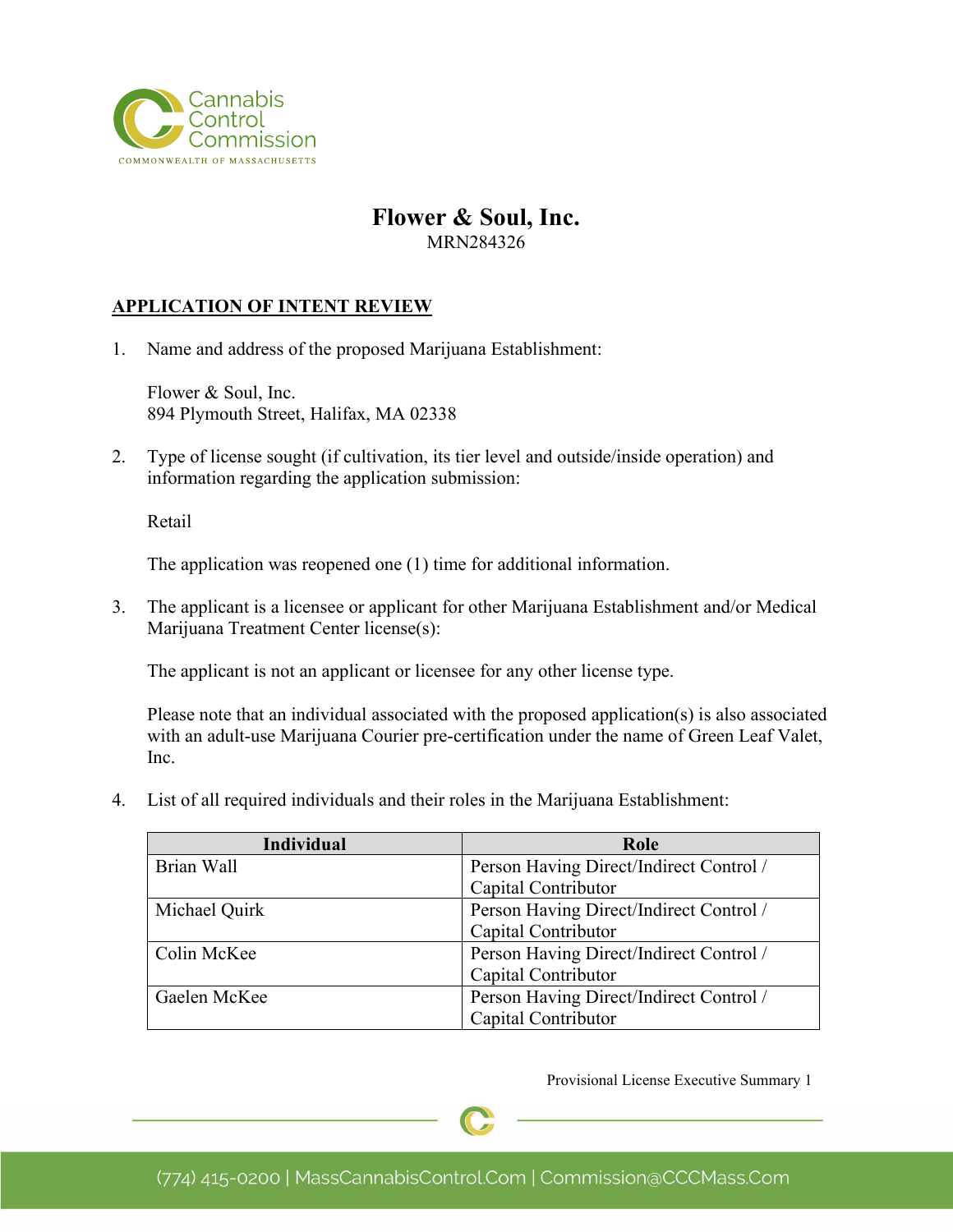5. List of all required entities and their roles in the Marijuana Establishment:

| Entitv                      | Role                                         |
|-----------------------------|----------------------------------------------|
| Flower & Soul Holdings, LLC | <b>Entity Having Direct/Indirect Control</b> |

6. Applicant's priority status:

General Applicant

- 7. The applicant and municipality executed a Host Community Agreement on June 22, 2021.
- 8. The applicant conducted a community outreach meeting on April 22, 2021 and provided documentation demonstrating compliance with Commission regulations.
- 9. The Commission received a municipal response from the municipality of Halifax on September 28, 2021 stating the applicant was in compliance with all local ordinances or bylaws.
- 10. The applicant proposed the following goals for its Plan to Positively Impact Disproportionately Harmed People:

| # | Goal                                                                      |
|---|---------------------------------------------------------------------------|
|   | Recruit 5% individuals residing in Abington, 5% individuals residing in   |
|   | Wareham, 5% individuals residing in Randolph, 10% individuals residing in |
|   | Brockton, 5% individuals residing in Taunton, and 20% Massachusetts       |
|   | residents who have, or have parents or spouses who have, past drug        |
|   | convictions, and/or certified Economic Empowerment recipients or Social   |
|   | <b>Equity Program Participants.</b>                                       |

## **BACKGROUND CHECK REVIEW**

- 11. There were no disclosures of any past civil or criminal actions, occupational license issues, or marijuana-related business interests in other jurisdictions.
- 12. There were no concerns arising from background checks on the individuals or entities associated with the application.

## **MANAGEMENT AND OPERATIONS PROFILE REVIEW**

- 13. The applicant states that it can be operational within seven (7) months of receiving the provisional license(s).
- 14. The applicant's proposed hours of operation are the following: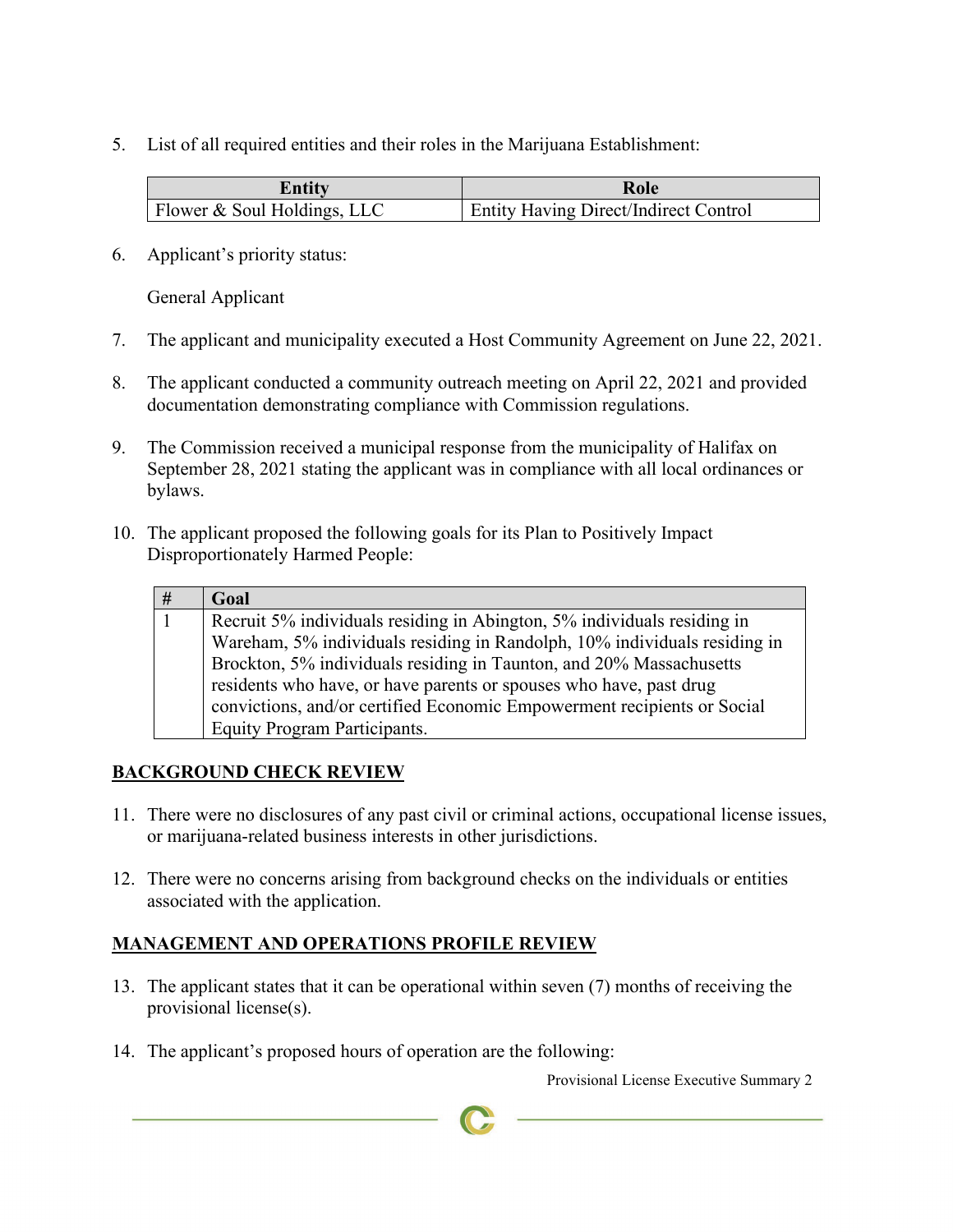| Day(s)        | <b>Hours of Operation</b>  |
|---------------|----------------------------|
| Monday-Sunday | $8:00$ a.m. to $8:00$ p.m. |

- 15. The applicant submitted all required summaries of plans, policies, and procedures for the operation of the proposed establishment. The summaries were determined to be substantially compliant with the Commission's regulations.
- 16. The applicant proposed the following goals for its Diversity Plan:

| #              | Goal                                                                               |
|----------------|------------------------------------------------------------------------------------|
| $\vert$ 1      | Recruit 48.8% Women, 20.7% Minorities, 20% LGBTQ+, 12% Individuals with            |
|                | Disabilities, 7% Veterans.                                                         |
| 2              | Offer 100% of the Company's opportunities for advancement to management            |
|                | and executive positions internally, thereby providing opportunities to its diverse |
|                | workforce, to the extent its workforce has been filled by diverse individuals, for |
|                | advancement.                                                                       |
| $\overline{3}$ | Ensure 100% of its employees receive training on diversity and sensitivity.        |
| $\overline{4}$ | Engage diverse construction vendors during its efforts to develop, renovate and    |
|                | construct its Establishment.                                                       |

17. Plan for obtaining marijuana or marijuana products (if applicable):

The applicant will obtain marijuana or marijuana products by contracting with other licensed establishments.

# **RECOMMENDATION**

Commission staff recommend provisional licensure with the following conditions:

- 1. Final license is subject to inspection to ascertain compliance with Commission regulations.
- 2. Final license is subject to inspection to ascertain compliance with applicable state laws, local codes, ordinances or bylaws, and local licensing requirements.
- 3. Final licensure is subject to the applicant ensuring that all remaining required individuals be fingerprinted pursuant to previous Commission notifications.
- 4. The applicant shall cooperate with and provide information to Commission staff.
- 5. Provisional licensure is subject to the payment of the appropriate license fee.
- 6. Final license is subject to the applicant reviewing its diversity hiring goals based on statistics of the community and region and not just based on overall state statistics.
- 7. Final license is subject to the applicant ensuring that all persons having direct or indirect control over the license, and all newly hired employees involved in the handling or sale of marijuana or marijuana products, successfully complete the Basic Core Curriculum of the Responsible Vendor Training Program and subsequently provide a "certificate of